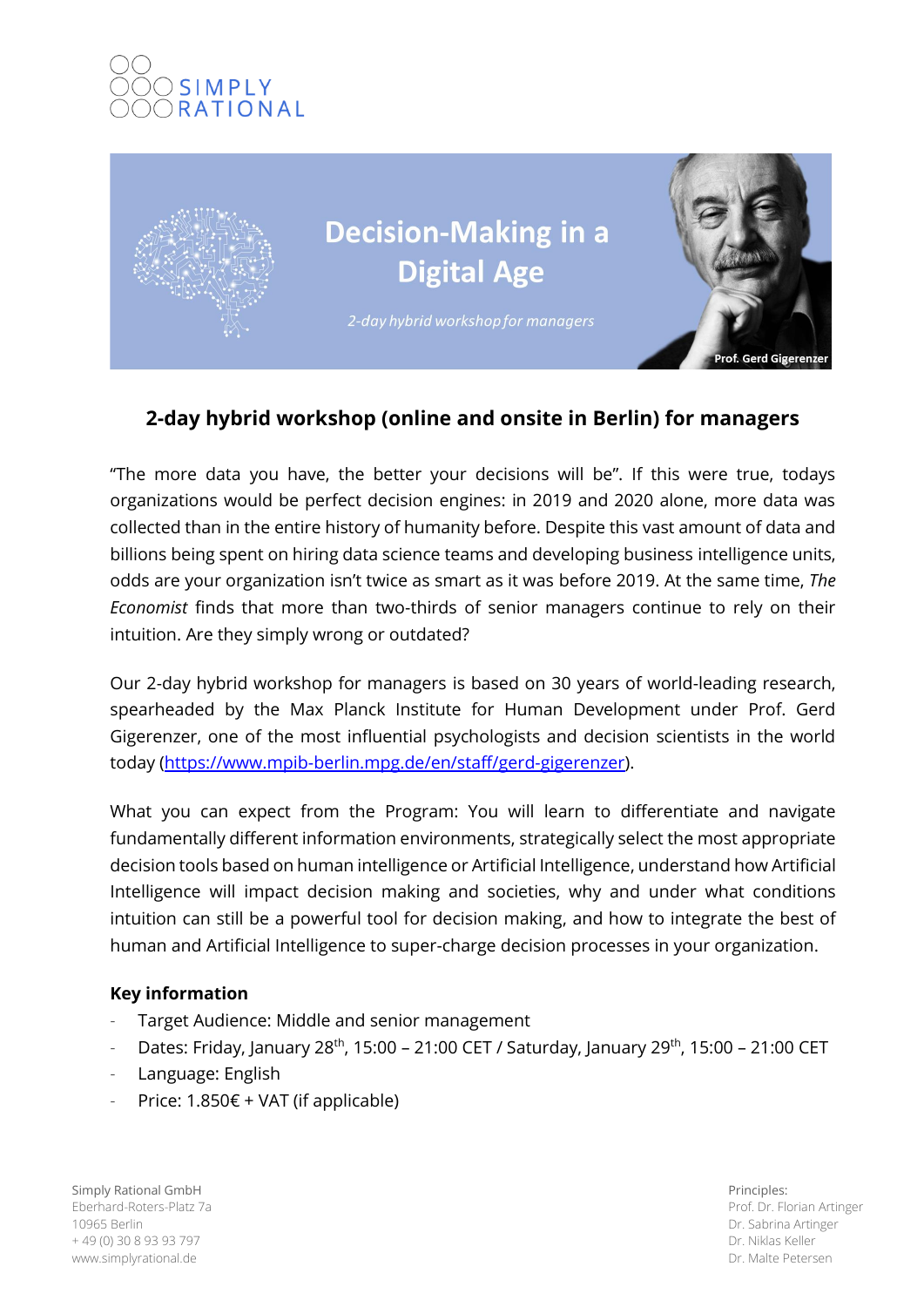

### **Outline of the 2-day hybrid workshop for managers**

#### *Session 1: A map and a compass – calculable risk and incalculable uncertainty*

Important decisions in management are not only risky. Often it is difficult to precisely quantify such risks. This, we refer to as decision making under uncertainty. Maybe surprisingly, under uncertainty, less information and complexity can yield better decisions than intense information gathering and complex analyses. In the first session, participants gain an understanding of how to determine what type of information environment they face—calculable risk and incalculable uncertainty. Use cases from machine learning highlight when risks can be meaningfully quantified and when not.

#### *Session 2: How to stay smart in a smart world (with Prof. Gerd Gigerenzer)*

Prof. Gigerenzer will provide exclusive insights into his new book "Click—How to Stay Smart in a Smart World" published in September 2021 by MIT Press. Based on the differentiation between calculable risk and incalculable uncertainty, Prof. Gigerenzer will delve into key topics such as the relevance of Artificial Intelligence and Big Data for smart business decisions, the impact of digitalization on societies, and how to exploit the potential of integrating human and machine intelligence.

#### *Session 3: The power of intuition in a digital era*

Intuition will remain an important source for good decision in a digital age for many decision makers and may even gain in importance. Under uncertainty, it can be the basis for a high performing decision strategy. But developing a good intuition requires a constructive learning environment and an empowering organizational climate. Participants will learn how to create the structures and culture necessary for an effective organizational learning environment that fosters good judgement under uncertainty.

#### *Session 4: Bringing it all together – Augmented Intelligence*

Human and Artificial Intelligence are fundamentally different. Artificial Intelligence processes vast amounts of data and finds correlations a human would not find in their lifetime. Humans think causally, make sense of their world, and can anticipate future consequences with very little data. Augmented Intelligence combines the best of human and Artificial Intelligence to create systems that solve problems more effectively for your organization.

Simply Rational GmbH Eberhard-Roters-Platz 7a 10965 Berlin + 49 (0) 30 8 93 93 797 www.simplyrational.de

Principles: Prof. Florian Artinger Dr. Sabrina Artinger Dr. Niklas Keller Dr. Malte Petersen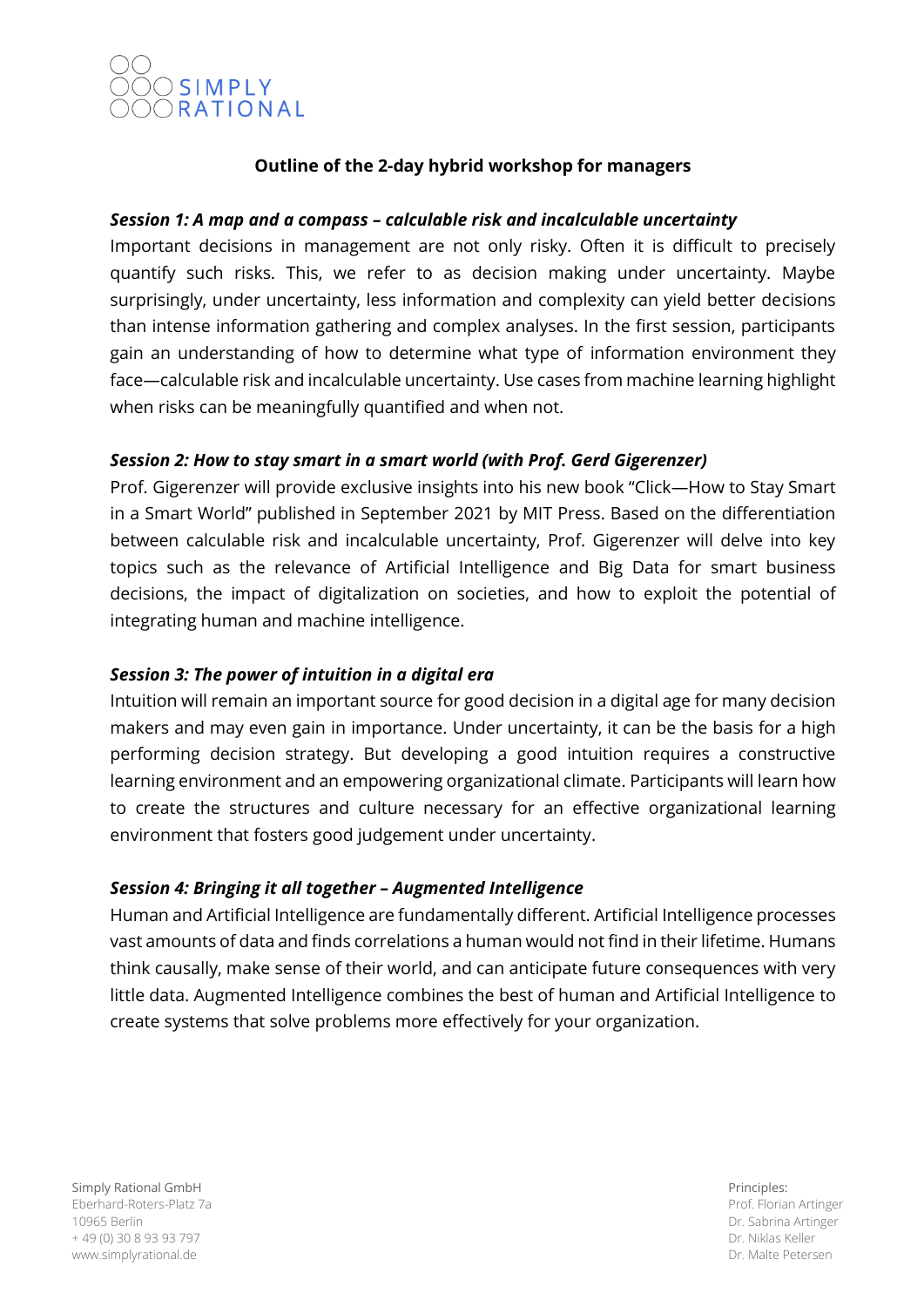## SIMPLY ORATIONAL

## **Trainers**

Prof. Gerd Gigerenzer is former Max Planck Director and co-founder of Simply Rational. He is the one of the most influential psychologists and decision scientists in the world today.

Prof. Florian Artinger is a behavioral economist and data scientist. He is a co-founder of Simply Rational, Professor of Digital Business, and associate researcher at the Max Planck Institute.

Dr. Niklas Keller is organizational psychologists and decision scientist. He is co-founder of Simply Rational and associate researcher at the Max Planck Institute and the Charité University Hospital.

## **About Simply Rational**

Simply Rational is a spin-off of the Max Planck Institute for Human Development, a globally leading research institute on decision-making. Simply Rational specializes in consulting and training using machine learning in combination with behavioral science and organizational change management. These tools make it possible to respond to the individual needs of people and to support them effectively in decision-making. As a spin-off from the Max Planck Institute for Human Development, we implement projects with measurable success with our clients and translate cutting-edge research into practice. Former Max Planck Director and cofounder Prof. Gerd Gigerenzer has published over 600 articles on the topic and his awardwinning books *Risk Savvy: How to Make Good Decisions* and *Gut Feelings: The Intelligence of the Unconscious* have been translated into over 30 languages. He has just published his latest popular science book *Click: How to Stay Smart in a Smart World*. We provide access to the latest scientific insights in the behavioral and data sciences to professionals in business, healthcare, finance and society. Together, we have trained several thousand professionals.

#### **Further information**

Participants will receive a certificate for completing the course.

#### **Location**

The course will allow participants to take part onsite at the facilities of Berlin International University of Applied Sciences (Salzufer 6, 10587 Berlin, Germany) but also join online from anywhere in the world. Hybrid video technologies including digital breakout rooms allow effective interaction with fellow participants and trainers.

Simply Rational GmbH Eberhard-Roters-Platz 7a 10965 Berlin + 49 (0) 30 8 93 93 797 www.simplyrational.de

Principles: Prof. Florian Artinger Dr. Sabrina Artinger Dr. Niklas Keller Dr. Malte Petersen